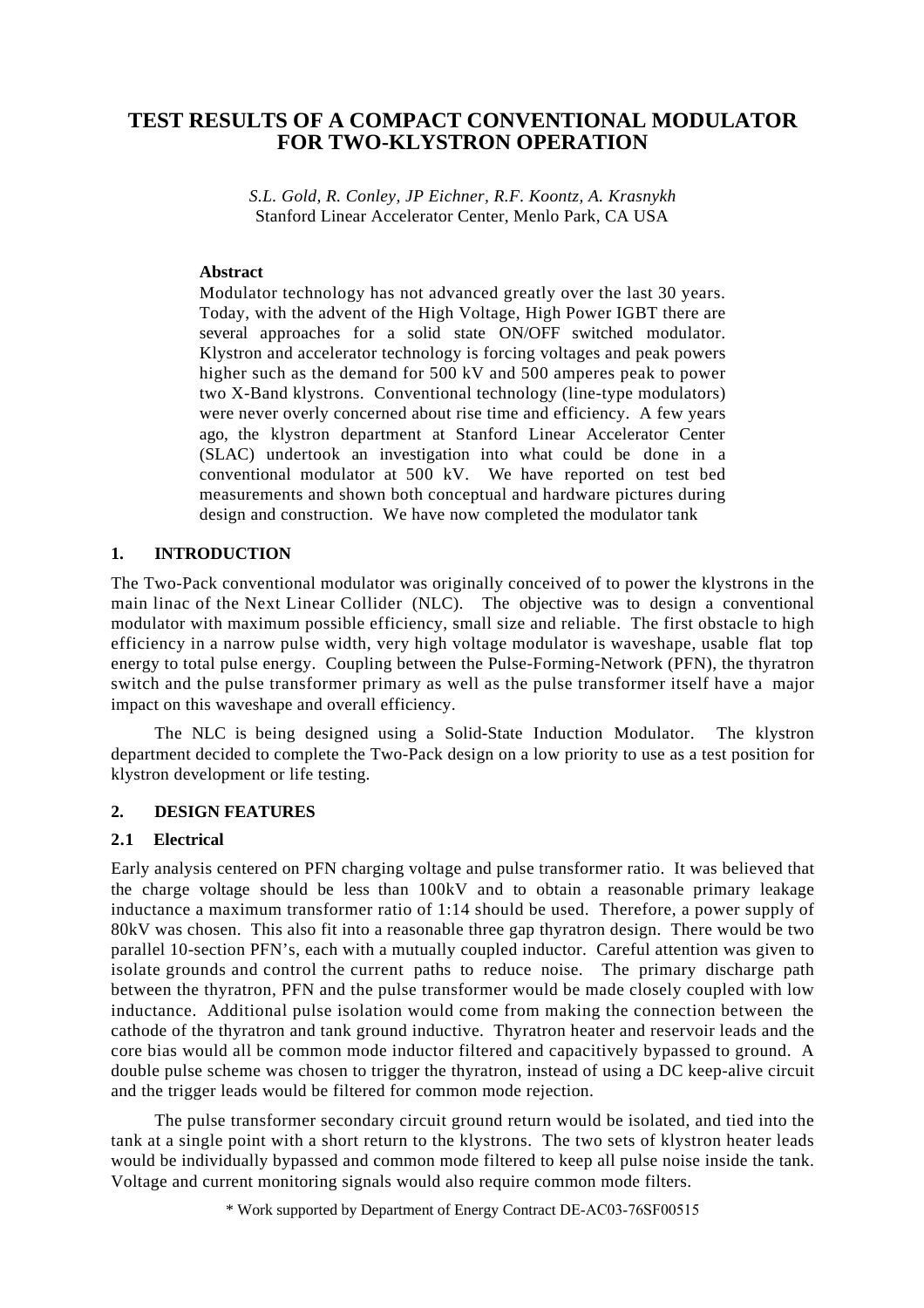## **2.2 Mechanical**

The design approach was for a single oil tank, which would house the thyratron, PFN's and the pulse transformer as well as room to install the klystrons. A horizontal, round tank configuration was chosen because of its inherent strength to support the klystrons and their lead shielding and ability to withstand evacuation before backfilling with oil. The challenge is always cost and ease of assembly and maintainability. The components were designed on a platform that would roll into the end loaded tank. The pulse transformer was mounted on a plate, which is electrically and mechanically isolated (shock mounts) from the main platform to control current paths and reduce noise from transformer vibration. Wiring was kept to a minimum and the low inductance coupling is short and made using aluminum sheet metal. The thyratron was designed to be removable from the top of the tank through a large port also used for expansion. This design shielded the thyratron, made the path somewhat coaxial and is completely plug-in including the anode connection.

## **3. FINAL TANK ASSEMBLY**

The pictures of Figures 1 and 2 depict the final assembly of the Two-pack tank. In Figure 1, picture 1 at the upper left is the tank shell with a 5045 klystron mounted on the tank. There is a socket for second klystron on the right. The slide-in chassis can be seen inside the tank. On the right side of the tank is one of the feed thru bulkheads for the auxiliary supplies and viewing cables.



Figure 1. Left: Modulator Tank w/ 5045 klystron, Right: Multi-lam pins for ground

When the chassis is in place in the tank, a set of multi-lam sockets mounted on the inner chassis for grounding of the transformer secondary mates with the pins shown in the picture on the upper right. The pins are made floating to ensure that they properly mate with the sockets. The final ground is made by the short braid connections.

When the main chassis is extended from the cabinet the inside configuration can be seen. The picture on the left in Figure 2 looks at the inter-connect between the PFN, the pulse transformer and the thyratron. The bottom mounting plate of each of the PFN's is connected together and to the pulse transformer primary with a wide strip of sheet aluminium. The low side of the pulse transformer primary connects directly to the cathode of the thyratron with another wide strip of aluminium. The high voltage power supply connection is shown mounted on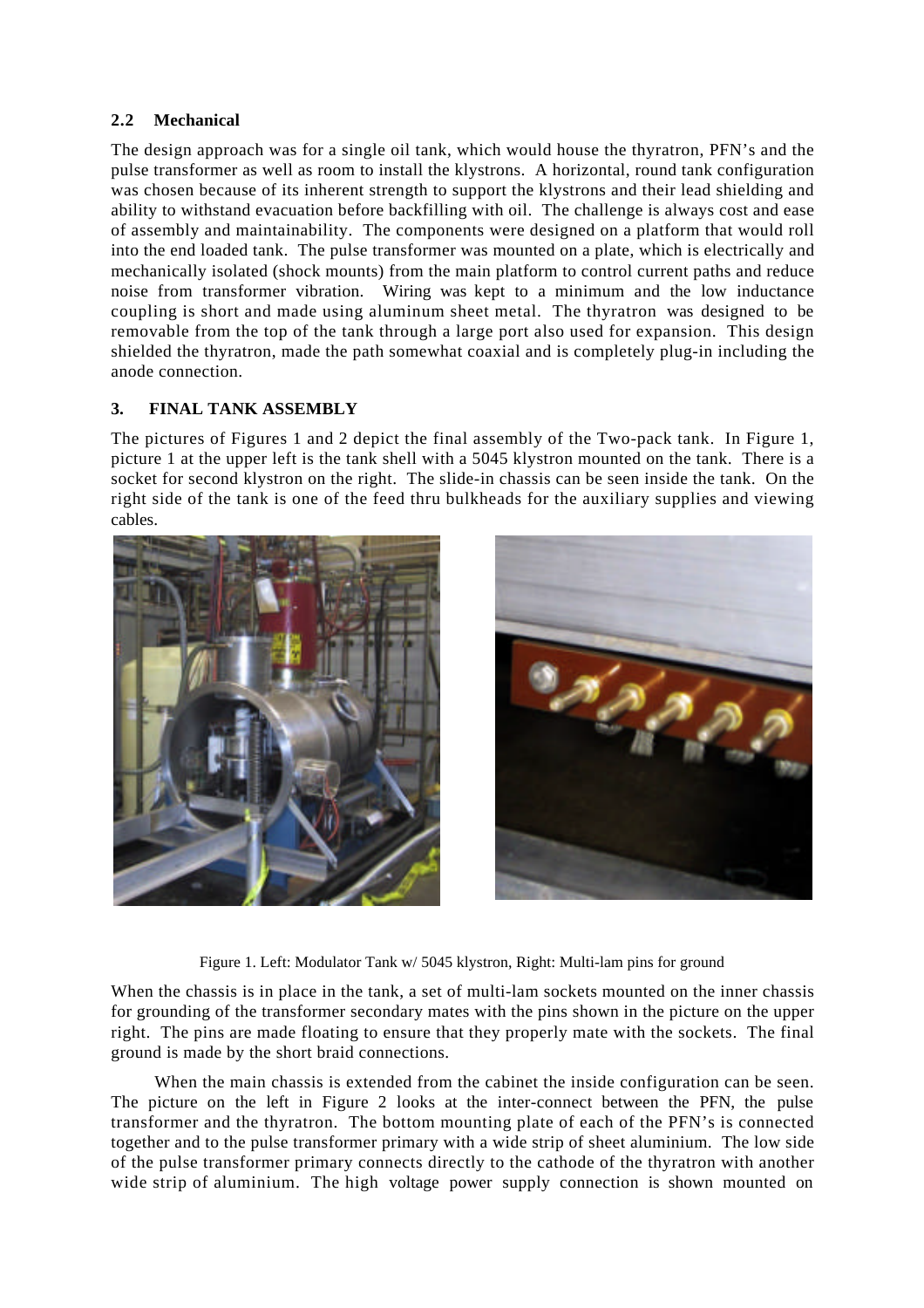standoffs above the low side of the pulse transformer. The picture on the right, in Figure 2, is of the thyratron chassis and anode housing. The anode connection from the can is on standoffs from the thyratron chassis cathode plate. The PFN coils directly connect to this anode ring. The legs supporting the cathode plate are sitting in ferrite toroids as a method of pulse isolation. The thyratron cathode has a DC connection to ground. An inverse diode is mounted across the thyratron.





Figure 2. Left: Primary Discharge coupling; Right: Thyratron deck and anode housing

The tank can be used with either a direct charging power supply of up to 80 kV or a resonant charging supply. The charging diode is located inside of the tank. We are connected to a resonant charging supply in Test Stand 03 for testing and operation.

## **4. TEST RESULTS AND OBSERVATIONS**

Unfortunately our test results are still incomplete. Priorities and manpower constraints have continually delayed the program. We have done enough work and testing to make certain observations about the design, both good and bad. The unit assembly went together without many problems. The assemblies mounted on the main chassis are easy to get to with the chassis extended outside of the tank. The wiring for auxiliary circuits terminates on a plate with oil tight feedthru's on either side of the tank. The plate seals to the tank from the inside and remains with the main chassis. The main chassis slides into the tank, the secondary ground is made up by multi-lam pins at the rear of the tank. The high voltage cable is plugged in from the top of the tank. The cathode and heater connections to the klystron are made through the side access/ viewing port, and then the port is sealed. The tank can be evacuated and filled with oil. It is a relatively simple process unless it has to be done too often during de-bugging stages.

The original plan was to fine tune the waveform at low voltage outside of the tank and relate waveforms from low voltage to high voltage. We have not had time to do this and therefore did our checking of the waveform at about 3 to 4 kV, 50 kV on the klystron in air but inside the tank. We therefore had to disconnect all of the cables and the klystron, to pull the main chassis, every time we wanted to make a change. In fact, the line is hard to fine tune as built. We can short turns, squeeze or lengthen coil spacing, or move turns between capacitors. Each step has been tedious. Furthermore, when we felt we had a good waveshape at this lower voltage, we sealed the tank to backfill it with oil. The capacitance added by the oil was enough to change the waveshape